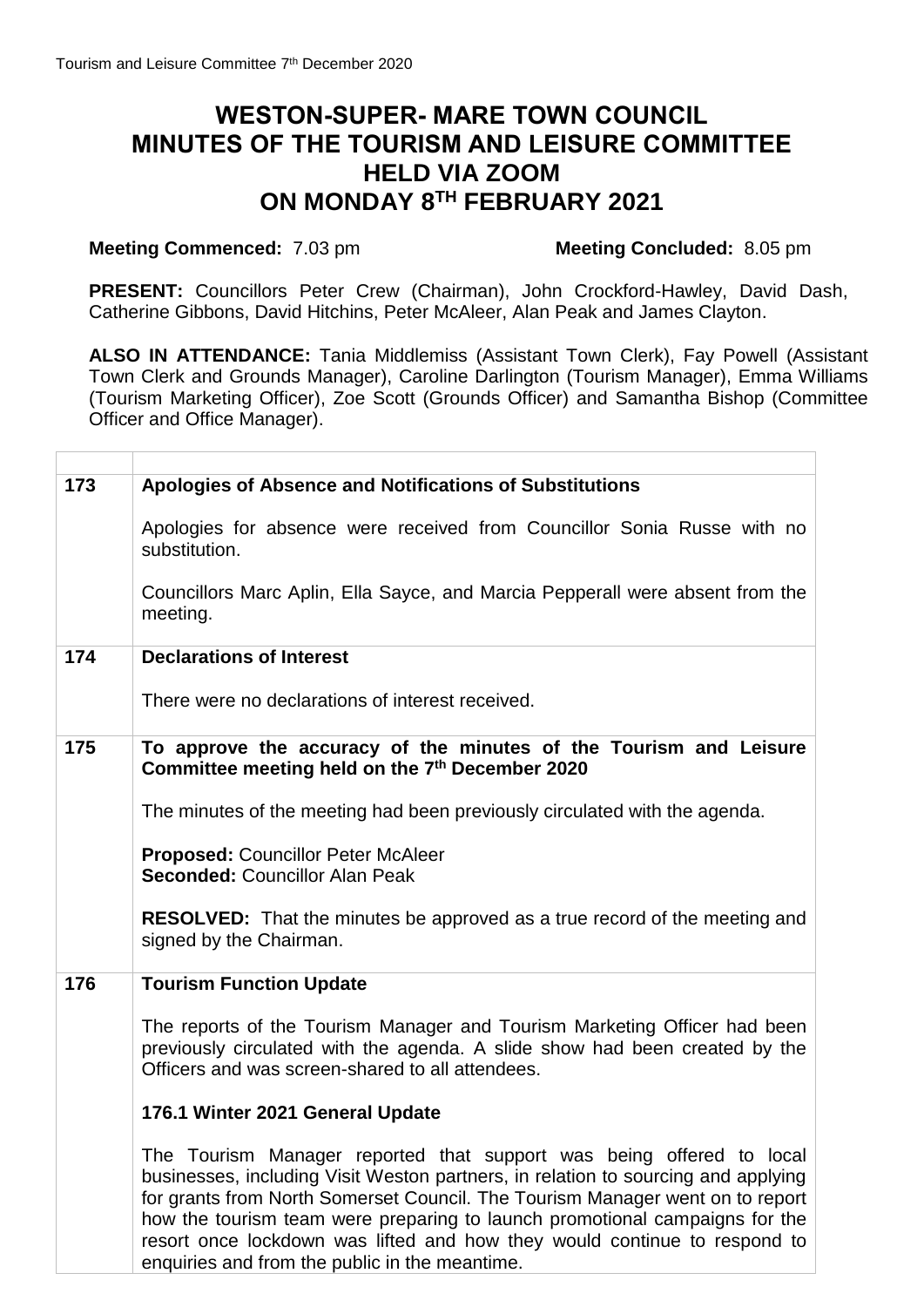#### **x x 176.2 Looking Forward Tourism Spring/Summer 2021**

In reference to a social media post written by a Visit Weston partner, the Tourism Manager went on to report how promotion of events in the town, would play a large part in the support for local businesses, especially accommodation providers. NSC had published a list of high-profile events that were scheduled to take place throughout 2021 and that should members require this list, it could be supplied on request.

The Weston-super-Mare Pride event may become an online-only event, and further announcements would be made in due course.

The Chairman advised that Yeovilton Airshow had recently been cancelled and that this may have an impact on the likelihood of running the Weston Airshow.

The Tourism Marketing Officer advised that these key events from NSC were already published on the events pages of the Visit Weston website.

### **176.3 Visit Weston Website and Social Media**

The Tourism Marketing Officer reported on the Key Performance Indicators for the Visit Weston website and social media accounts. Noting that the furthest-reaching post on Facebook in December had been seen over 20,000 times. The top 10 locations of website visitors were presented, with the Tourism Marketing Officer reporting that Chicago, Illinois had been the eleventh highest location. Visitors to the site had been engaging most prevalently with the pages relating to outdoor pursuits e.g. walking and local landmarks such as Crooks Peak.

A member enquired as to whether consideration had been given to utilising the Social Media app 'TikTok'. The Tourism Marketing Officer replied that she did not use TikTok herself, but that it would be a good platform to engage with a younger audience and perhaps could be delegated to a tourism or marketing student at Weston College, once students returned to in-person tuition.

The Visit Weston website had recently undergone an update altering the layout of banner images on the site pages. The Tourism Marketing Officer demonstrated the new home page design and described how the new menus were more userfriendly and easier to navigate, as well being in line with WCAG 2.0 accessibility guidelines for public sector websites.

A member commented that they had visited the site ahead of the meeting and agreed that the new design was bolder and looked much better. However, that the listings featured on the 'Things to Do' page showed many activities outside of Weston-super-Mare and questioned whether these should feature more local activities. The Tourism Marketing Officer informed that this was likely a product of the algorithm for Google search results, populating commonly searched-for words in areas such as Bristol and Wells. These listings could be altered easily and could be actioned once activities and attractions in Weston-super-Mare reopened.

Additional to the circulated reports, the Tourism Manager requested permission from the Chairman to seek approval for an alteration to the current parameters for listing businesses on the website.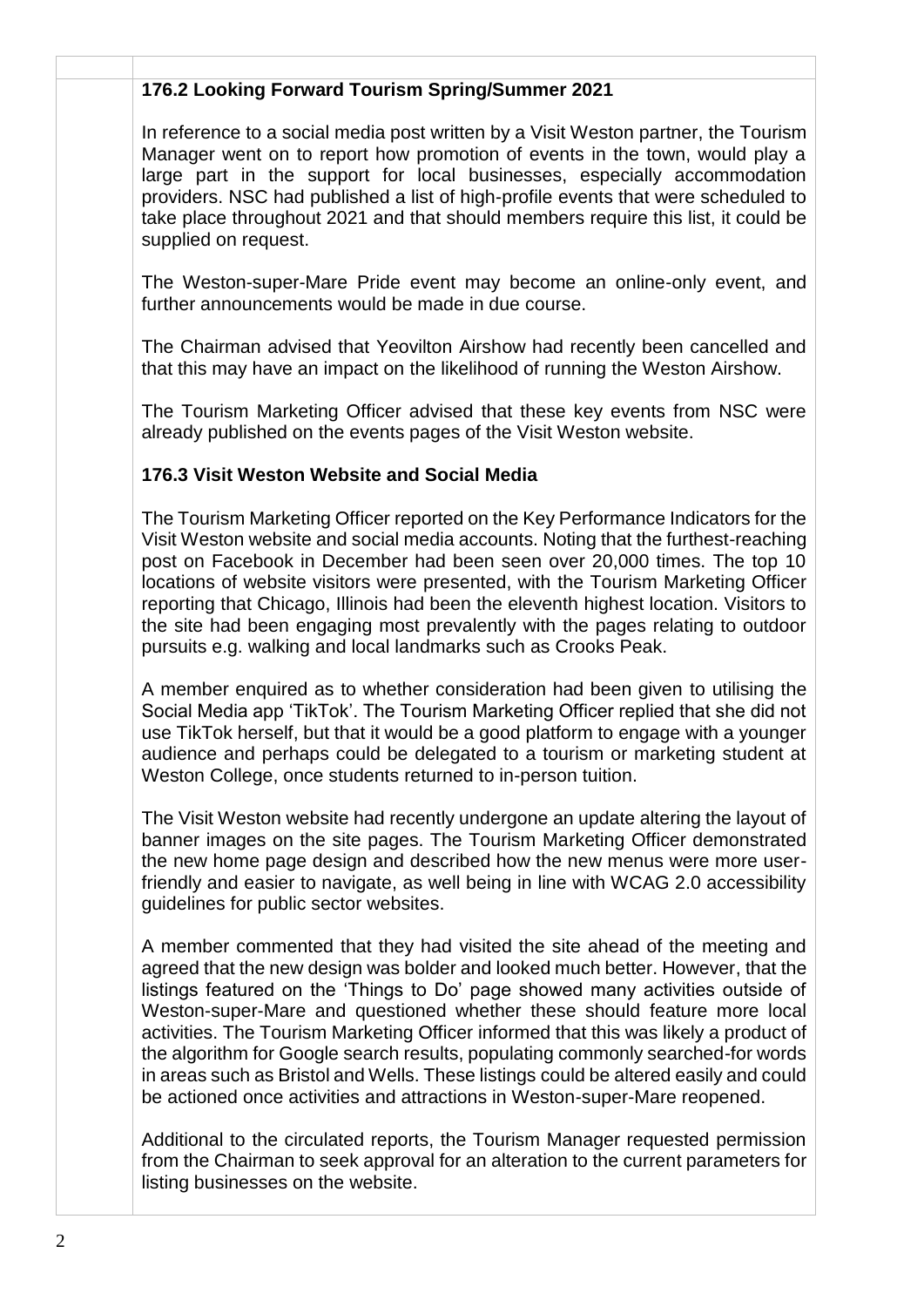Permission was granted.

**x x**

The Tourism Manager reported that consideration had been given to opening up listings to all businesses in Weston, regardless of whether they were a Visit Weston partner at present. This would boost content on the website and offer free advertising and support to local businesses.

The Chairman agreed this would be a positive action. Offering one year's free membership to the partnership scheme, on the proviso they retained paid membership thereafter, would be a fair agreement.

The Chairman therefore proposed this as a motion, which was not opposed by members and was **carried**.

**.1 RESOLVED:** That partnership fees would be waived to new businesses listing on the Visit Weston website for one year, if a Bronze membership was committed to for 2022/23.

### **176.4 Destination Marketing**

As the situation with lockdown continued, the Tourism Marketing Officer reported there were no changes to the currently-active destination marketing campaigns. Careful consideration had been given to forthcoming campaigns, that would hopefully feature advertising at televised sporting events held in Summer 2021.

**.2 RESOLVED:** That the reports of the Tourism Manager and Tourism Marketing Officer were noted.

The Tourism Manager sought permission from the Chairman to discuss an additional item, not featured within the reports.

Further slides had been prepared and were screen-shared with the meeting.

The Tourism Manager reported that there was surplus remaining in the Destination Marketing budget for 2020/21 which could be utilised to promote Visit Weston in a new and unique way. By purchasing one or more Tuk Tuk vehicles, they could be used as mobile Tourist Information Centres – or 'Tic Tic's.

The vehicles were available to purchase as electric-only vehicles or 200cc petrol engine vehicles, and were priced accordingly. The vehicles were able to be driven in pedestrianised zones owing to their three-wheel design and so could be driven, parked-up and visible in high footfall areas such as the promenade and Alexandra Parade. Staff using the Tuk Tuks would be stocked with maps, brochures and leaflets to distribute to the public.

A member commented that similar eye-catching vehicles were used successfully for other purposes in resorts such as Brighton and enquired whether the petrol-fuelled Tuk Tuks could be modified to run on greener Biofuels, rather than purchase a costlier electric version. The Tourism Manager agreed this could be investigated.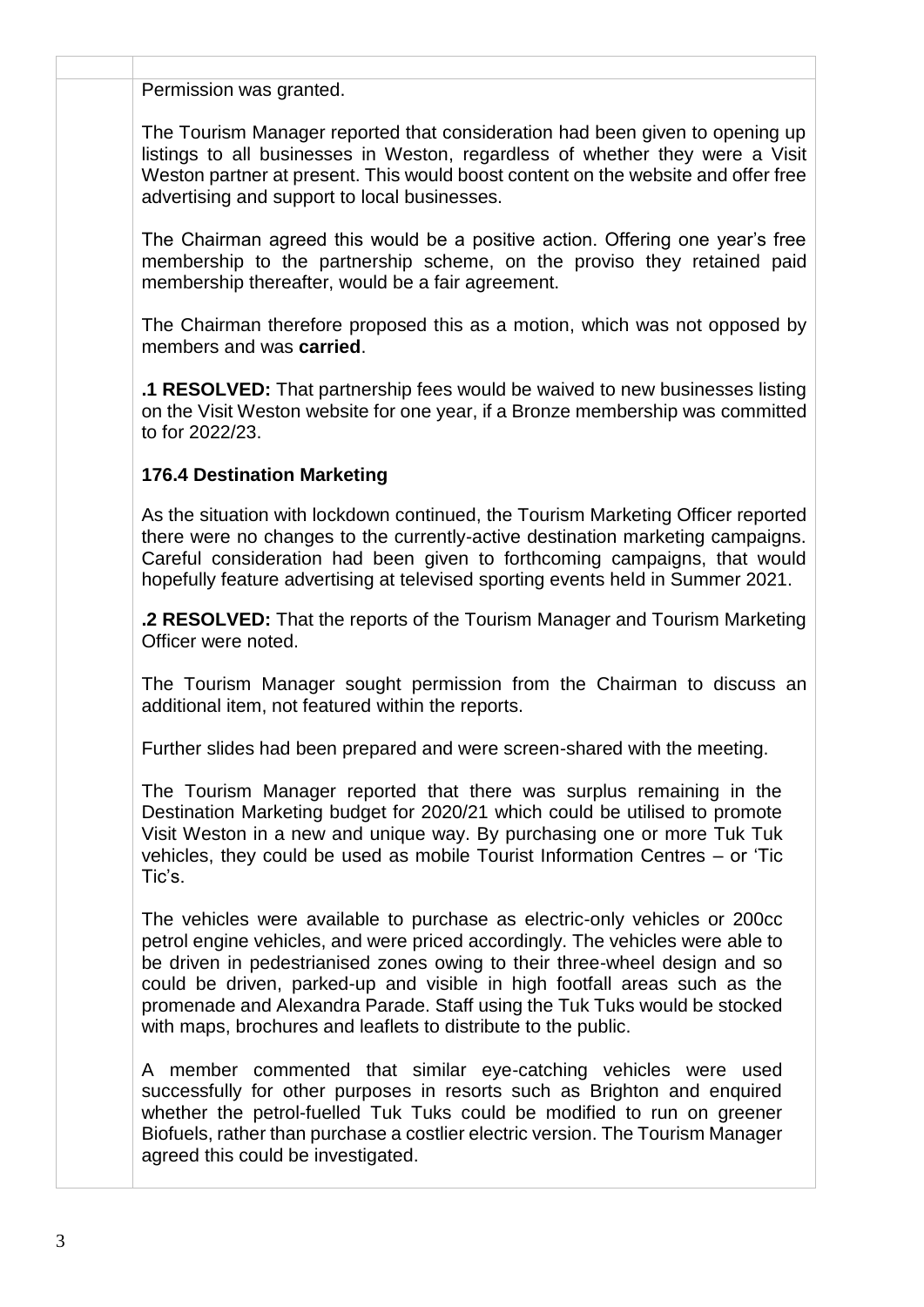|     | The Chairman agreed the purchase would be a useful asset to the council, and<br>would be utilized in other ways, including catering at Weston Museum and staff<br>moving between sites.                                                                                                                                                        |
|-----|------------------------------------------------------------------------------------------------------------------------------------------------------------------------------------------------------------------------------------------------------------------------------------------------------------------------------------------------|
|     | The Chairman therefore proposed this as a motion, which was not opposed by<br>members and was carried.                                                                                                                                                                                                                                         |
|     | .3 RESOLVED: That one or more Tuk Tuk vehicles be purchased by Visit<br>Weston before 31 <sup>st</sup> March 2021.                                                                                                                                                                                                                             |
| 177 | <b>Parks and Play Areas</b>                                                                                                                                                                                                                                                                                                                    |
|     | The report of the Grounds Manager had been previously circulated.                                                                                                                                                                                                                                                                              |
|     | <b>177.1 Planned Renovations of Water Park</b>                                                                                                                                                                                                                                                                                                 |
|     | The Grounds Manager reported that over the past 6 months, the grounds team<br>carried out detailed inspections of WSMTC play areas and plan maintenance for<br>existing equipment, replacing equipment and enhancing play areas with improved<br>litter bins, signage, fences and seating.                                                     |
|     | Due to COVID the team concentrated on play areas that did not require full<br>refurbishment and instead enhance what was existing and replaced small items<br>that were easy to do.                                                                                                                                                            |
|     | An area the team wanted to concentrate on was the Waterpark site, following<br>some large scale graffiti and vandalism and orders had been placed to repair<br>damaged equipment. It was felt that whilst structurally sound, the wooden play<br>equipment looked tired and miss matched where graffiti had been removed by 'ice<br>blasting'. |
|     | The team met with Somerset Wood Recycling before Christmas to identify<br>benches that needed repairing and replacing, most of the work was being<br>undertaken under the Service Level Agreement.                                                                                                                                             |
|     | The team felt it would be good to refresh the wood and discussed their ideas with<br>Martin D'Arcy a local artist who was interested in artwork designs to plant room<br>and play equipment. This would bring new life to the equipment and out buildings<br>within the Waterpark and enhance the fantastic offer for visitors and residents.  |
|     | A quote for £7,000 had been received and he work would be carried out (weather<br>dependent) before Easter 2021 and would be sealed with a protective paint, if in<br>the event it was vandalised with graffiti, it would be able to wipe away without<br>damaging the paint work underneath or requiring a third party to remove.             |
|     | The Community and Grounds Administrator reported that the artist was extremely<br>enthusiastic and was very keen on working with the community on his projects.                                                                                                                                                                                |
|     | A member enquired whether the designs had already been chosen, or whether it<br>was an opportunity to engage with local children to select their favourite designs.                                                                                                                                                                            |
|     | The Grounds Manager advised that the submitted designs showed a new 3D<br>effect to the castle, with muted colours on the repaired and refreshed wood,<br>including anti-graffiti coatings. However, a mural was also planned for the plant                                                                                                    |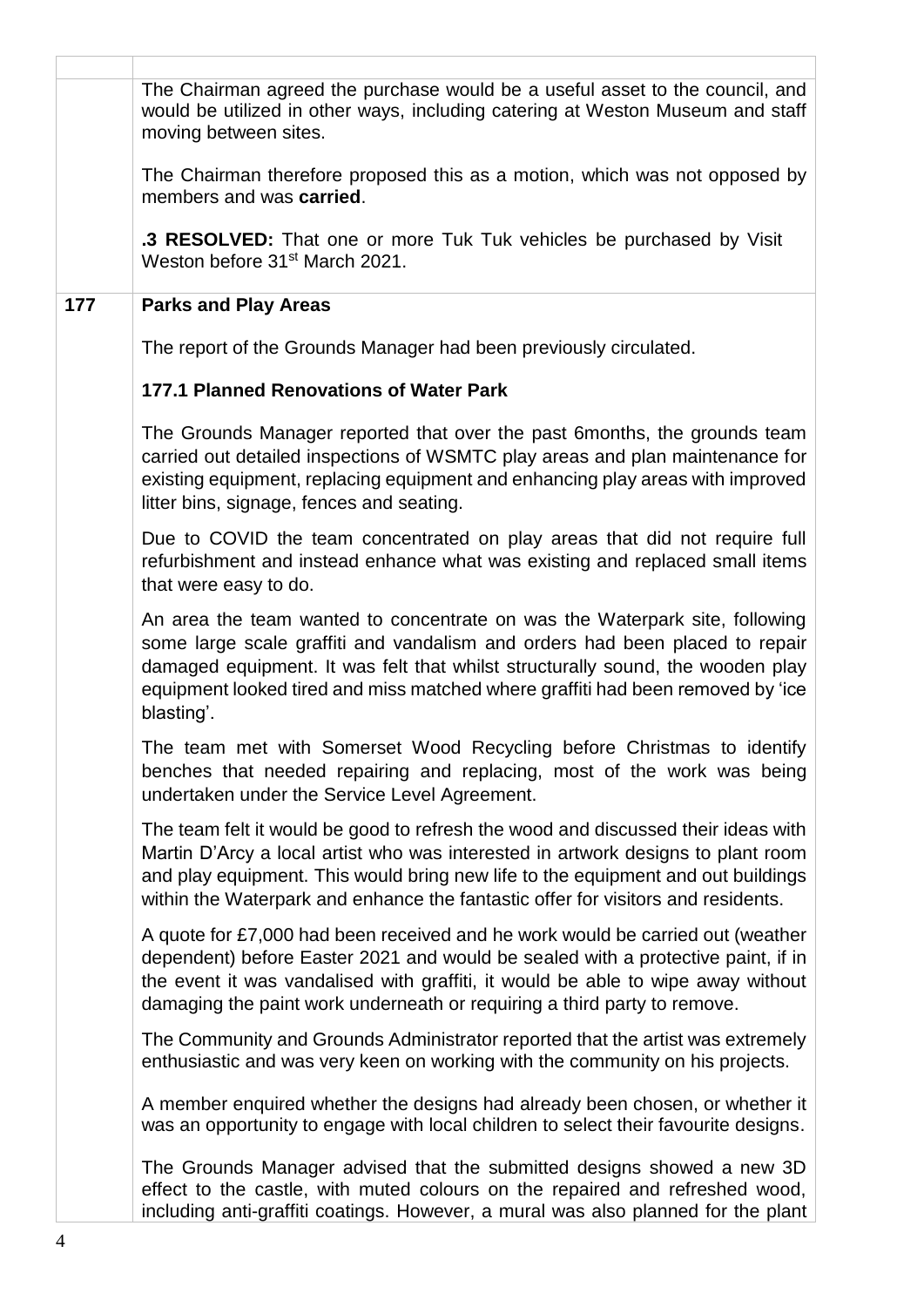**x x** room wall and she would be open to further designs being requested and put to a community public vote/poll for children.

> The Chairman suggested having four designs to choose from, and for Officers to liaise with the Weston & Somerset Mercury to publicise the public poll.

> The Community and Grounds Administrator requested clarification as to whether the committee wished to see the four designs before they were made public. The Chairman requested that the designs could be emailed to committee members for reference, before releasing to the public.

> The Tourism Marketing Officer suggested that Facebook polls were a useful, easy and free way to gauge public opinion, especially as the Water Park's Facebook following was substantial and that this could help boost engagement across all council services.

> **.1 RESOLVED:** To seek further designs for the Water Park artwork from Martin D'Arcy and release to the public for a public children's' vote.

# **177.2 Provision of VIC cabin in Water Park**

**.2 RESOLVED**: That the report featuring the artist impressions of the new structure being built at the Water Park was approved by Members.

# **177.3 Water Park Entry Fees 2021**

The Grounds Manager apologised for an inaccuracy on the previously circulated report, adding that rather than a waiving of Water Park entry fees for 2021, discretion was being sought for flexibility with fees.

The Chairman advised that a margin of 50% flexibility was already approved with the councils set fees and charges, but to remove all fees for the year, would need to be presented to the Policy and Finance Committee.

## **177.4 Update on all Play Areas**

The Grounds Manager reported that there had been no refurbishment work to any play equipment in the last twelve months. Instead all sites had been improved and orders placed to replace /refresh park equipment including new bins and fences.

Funds or up to £100,000 were available to begin plans on a new inclusive play area, suitable for children with mobility issues.

The Chairman added that it had been hoped that Big Worle would work in collaboration for the development of a new play area and that the land to the rear of the Campus, would be worth consideration, especially given its proximity to Baytree School.

The Grounds Manager reported that she had met with Mary Morgan of Big Worle and that they were aware of the plans. It was agreed that the land by the Campus at Locking Castle would be a suitable site, especially as there would be ample parking close-by, which would be important for parents/carers with children in wheelchairs or using mobility aids. It was also important that any site selected was